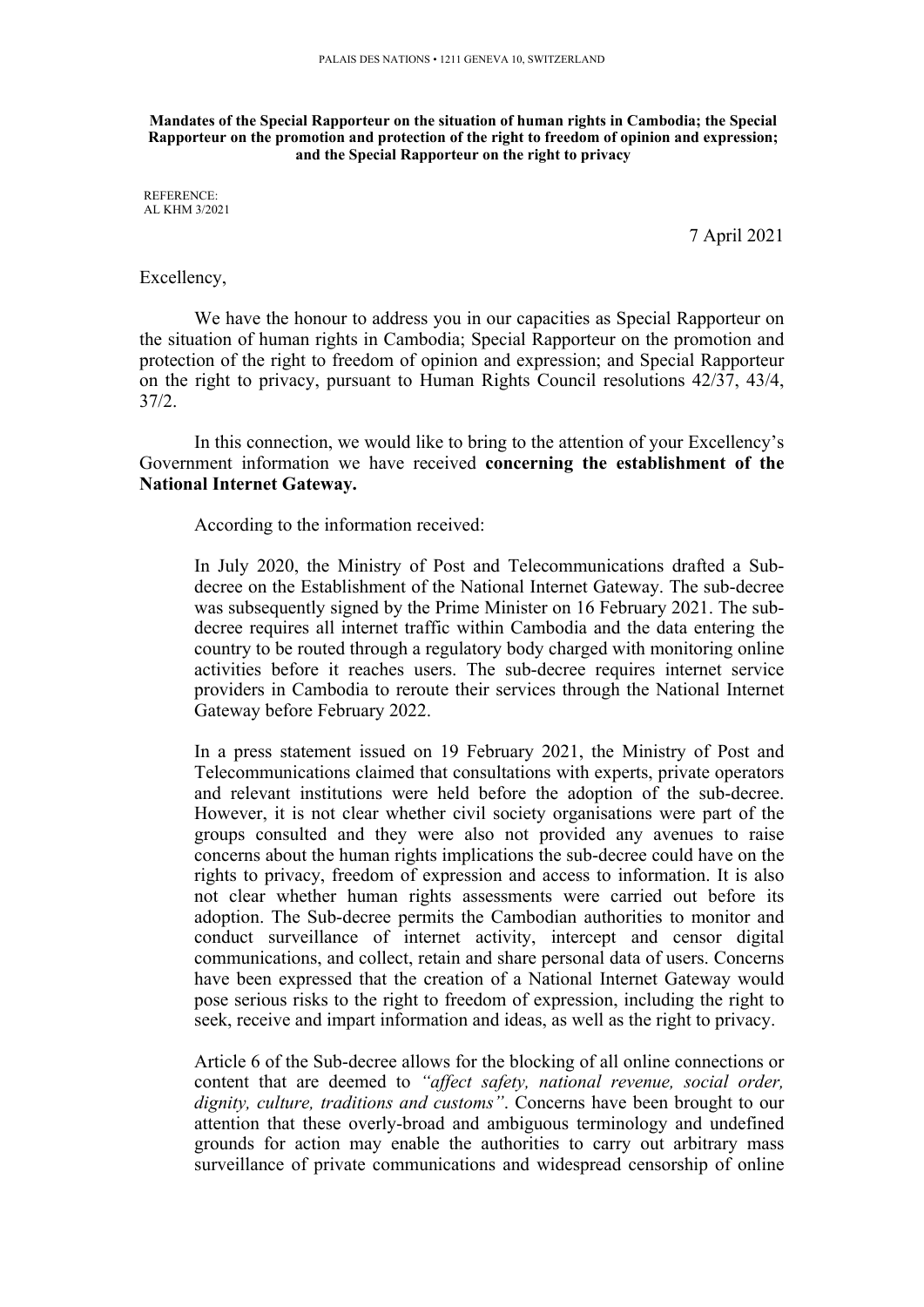content. Article 14 of the Sub-decree requires National Internet Gateway (NIG) operators to "prepare and maintain technical records and lists of allocated IP Address and identification of route of traffic through NIG, compile and maintain reports and relevant documents concerning the connections and all internet traffic, and provide other information as required by the Ministry of Post and Telecommunications and Telecommunication Regulator of Cambodia." While article 15 of the Sub-decree provides complaint mechanisms against any penalty measures taken by the Telecommunication Regulator of Cambodia, fears were raised about the independent, fair and transparent process of decision-making in such <sup>a</sup> process. The threat of penalties may compel gateway operators to comply with requests by the authorities even if contrary to international human rights standards. Additionally, the sub-decree would also fail to provide for any independent oversight, due process, or procedural safeguards, denying affected people or entities the right to appeal decisions made by the governmen<sup>t</sup> before an independent body.

While we do not wish to prejudge the accuracy of the information received, we wish to express our concern at the above information, which could be in contravention of articles 17 and 19 of the International Covenant on Civil in Political Rights, ratified by Cambodia in 1992. Article 17 of the ICCPR, which provides that "1) No one shall be subjected to arbitrary or unlawful interference with his privacy, family, home or correspondence, nor to unlawful attacks on his honour and reputation and 2) Everyone has the right to the protection of the law against such interference or attacks."<sup>1</sup> Article 17 of the ICCPR also includes the right to the protection of personal data, which, among other things, prevents States from requiring the mass retention of personal data by companies and access to personal data outside of clearly defined circumstances and subject to safeguards. The gathering and holding of personal information on computers, data banks and other devices, whether by public authorities or private individuals or bodies, must be regulated by law. 2

Article 19 of ICCPR provides that: "Everyone shall have the right to freedom of expression; this right shall include freedom to seek, receive and impart information and ideas of all kinds, regardless of frontiers, either orally, in writing or in print, in the form of art, or through any other media of his choice."<sup>3</sup> Article 19 $(2)$  also embraces the right to access information held by public bodies. 4 In July 2012, the United Nations Human Rights Council unanimously approved <sup>a</sup> resolution to "continue its consideration of the promotion, protection and enjoyment of human rights, including the right to freedom of expression, on the Internet and in other technologies, as well as of how the Internet can be an important tool for development and for exercising human rights, in accordance with its programme of work."<sup>56</sup>

Furthermore, the Sub-decree gives the Royal Government of Cambodia power to arbitrarily block and disconnect certain websites, domains and broad swaths of the

<sup>5</sup> Resolutions 20/8 of the United Nations Human Rights Council, A/HRC/20/L.13 (2012), para. 5.

<sup>&</sup>lt;sup>1</sup> The right to privacy is also established in Article 12 of the UDHR.<br><sup>2</sup> See LIN Human Bights Committee, CCBB General Comment Ne

See UN Human Rights Committee, CCPR General Comment No. 16: Article 17 (Right to Privacy), The Right to Respect of Privacy, Family, Home and Correspondence, and Protection of Honour and Reputation, 8 April 1988, and A/HRC/39/29, paras. 26-41.

<sup>3</sup> It also violates Article 19 of the Universal Declaration of Human Rights: *"Everyone has the right to freedom of* opinion and expression; this right includes freedom to hold opinions without interference and to seek, receive and *impart information and ideas through any media and regardless of frontiers."*

<sup>&</sup>lt;sup>4</sup> General Comment No. 34 of the United Nations Human Rights Committee on article 19 of the ICCPR, para. 18.

<sup>6</sup> It is reaffirmed by the United Nations Human Rights Council in 2018, A/HRC/38/L.10/Rev.1, para. 20.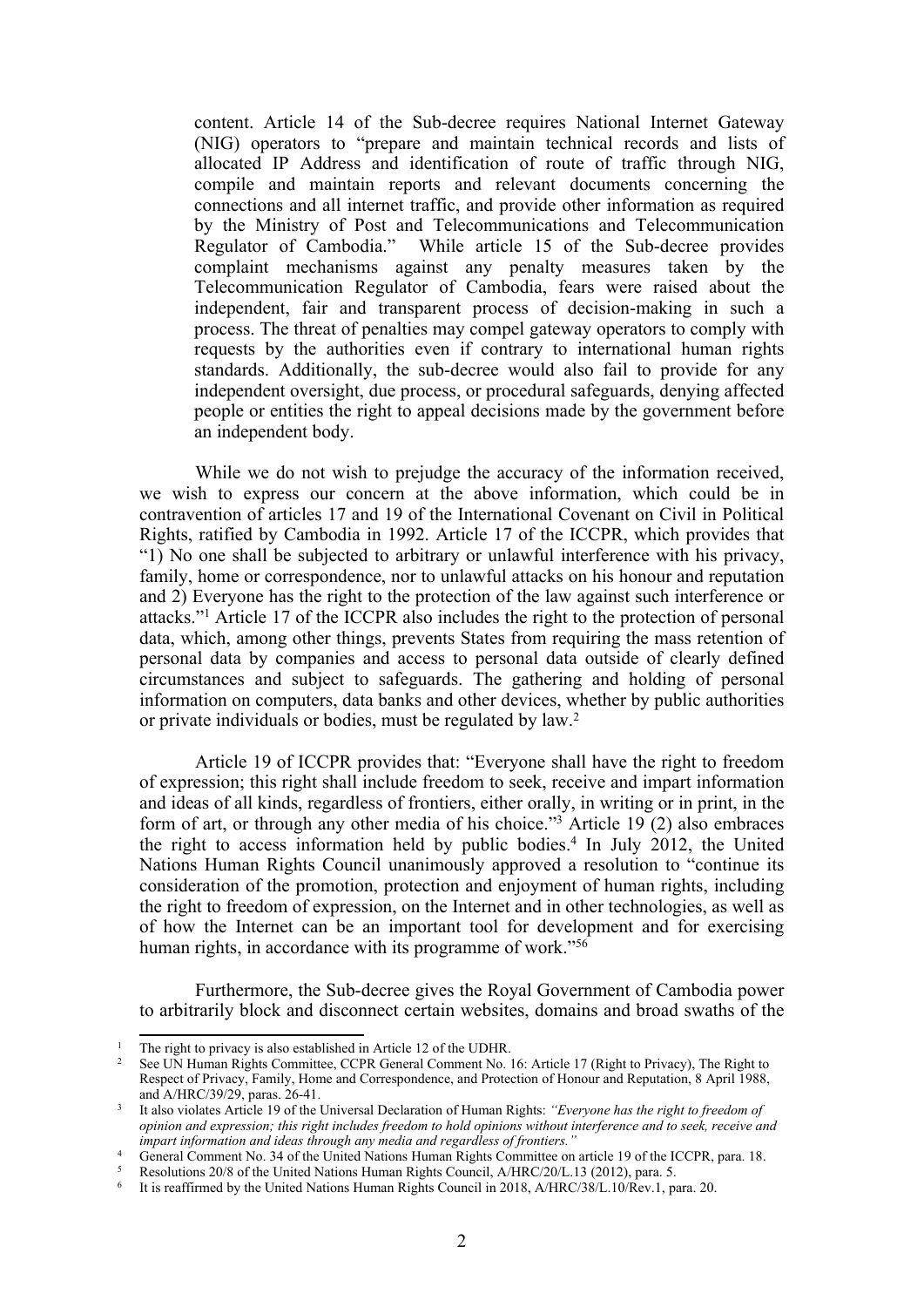Internet because all data has to pass through one centralized point. As such, it may go beyond the permissible restrictions to freedom of expression established in article 19(3) of the ICCPR, which provides strict conditions to restrict the enjoyment of these rights. The restrictions must be provided by law, imposed for the purpose of respecting the rights or reputations of others and for the protection of national security or of public order (ordre public), or of public health or morals. These conditions must conform to strict tests of necessity and proportionality. 7 In August 2017, the Spokesperson of OHCHR in Geneva raised concerns of the Royal Government of Cambodia'<sup>s</sup> measures to shut down and block some websites and online programmes of independent human rights and media organisations which appeared to be done in <sup>a</sup> selective and discriminatory manner. 8 The Sub-decree seems to indicate that the Royal Government of Cambodia is not taking appropriate measures to encourage and enable civil society, including independent media, to play <sup>a</sup> constructive role in consolidating democratic development in Cambodia as urged by the Human Rights Council. 9

Additionally, article 6 of the Sub-decree appears to be in contravention of the right to freedom of expression guaranteed by article 41 of the Constitution of the Kingdom of Cambodia. The Constitution states, "Khmer citizens shall have freedom of expression, press, publication and assembly. No one shall exercise this right to infringe upon the rights of others, to affect the good traditions of the society, to violate public law and order and national security*.* Such measures may also be in breach of article 40 of the Cambodian Constitution, which protects the right to privacy of "residence, and the secrecy of correspondence by mail, telegram, fax, telex and telephone". A privacy breach occurs when an individual'<sup>s</sup> personal data is accessed, collected, used or published in contravention of applicable privacy legislation without prior consent or permission. It begins with penetrating <sup>a</sup> protected computer network and ends with the exposure or theft of personal data. In December 2020, three UN human rights experts, for example, highlighted <sup>a</sup> deplorable breach of privacy by the Cambodian governments naming and shaming in public of those who have contracted the COVID-19. <sup>10</sup> <sup>A</sup> number of other legislations also protect the right to privacy. These include the law on Telecommunications<sup>11</sup>, Press Law<sup>12</sup>, Civil Code<sup>13</sup> and Criminal Code. 14 In terms of redress mechanisms, excep<sup>t</sup> for civil cases in which redress may be sought from <sup>a</sup> court in relation to personal rights, the abovementioned laws do not provide an independent mechanism that may oversee and protect against violations to the right to privacy.

We are concerned that provisions of the Sub-decree do not detail the measures in place in order to protect the rights to freedom of expression and privacy of individuals. We fear that the lack of such measures poses risks to the fundamental freedoms of individuals, namely the freedoms of expression and opinion and the right to privacy and may expose individuals' personal information without their consent, which would contravene international human rights instruments and Cambodian laws.

<sup>7</sup> General Comment No. 34 of the United Nations Human Rights Committee on article 19 of the ICCPR, para. 22.

<sup>8</sup> See [https://news.un.org/en/story/2017/08/563882-cambodia-un-human-rights-wing-concerned-media-civil-society](https://news.un.org/en/story/2017/08/563882-cambodia-un-human-rights-wing-concerned-media-civil-society-curbs)[curbs](https://news.un.org/en/story/2017/08/563882-cambodia-un-human-rights-wing-concerned-media-civil-society-curbs)

Resolutions 42/37 of the United Nations Human Rights Council, A/HRC/42/37 (2019), para. 30.

<sup>&</sup>lt;sup>10</sup> See <https://www.ohchr.org/FR/NewsEvents/Pages/DisplayNews.aspx?NewsID=26599&LangID=E>

 $11$  Article 65 b

<sup>&</sup>lt;sup>12</sup> Article7

<sup>13</sup> Articles 10, 11 and 12

<sup>&</sup>lt;sup>14</sup> Articles 301, 302, 314 and 318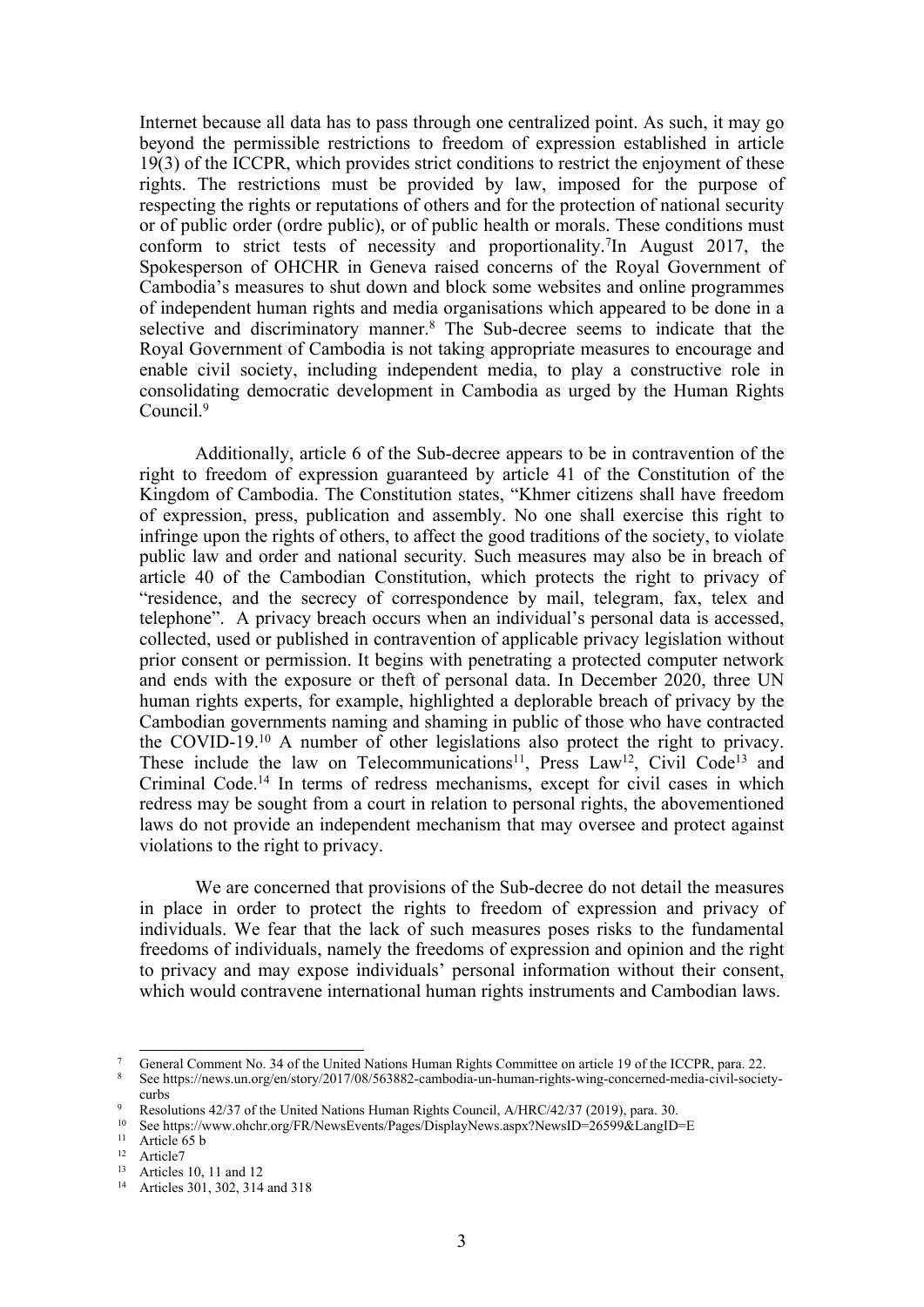We urge your Excellency'<sup>s</sup> Government to revisit the sub-decree and bring it in line with international human rights standards.

In connection with the above alleged facts and concerns, please refer to the **Annex on Reference to international human rights law** attached to this letter which cites international human rights instruments and standards relevant to these allegations.

As it is our responsibility, under the mandates provided to us by the Human Rights Council, to seek to clarify all cases brought to our attention, we would be grateful for your observations on the following matters:

- 1. Please provide any additional information and/or comment(s) you may have on the above-mentioned allegations.
- 2. Please explain how provisions of the Sub-decree are in compliance with international human rights standards, especially articles 17 and 19 of the ICCPR.
- 3. Please explain how the decision by the Ministry of Post and Telecommunication is necessary and proportionate and how it is in line with the right to privacy and freedom of expression and opinion.
- 4. Please provide information on the measures taken/to be taken to protect the privacy and data of individuals and freedoms of expression and opinion, including safeguards to ensure an independent authority is responsible for the oversight of the implementation of this sub-decree and appeal process
- 5. Please provide information on whether there are future plans to invite civil society to comment and be able to raise concerns on the subdecree, in <sup>a</sup> public and transparent manner, in light of the impact this legislation will have on all citizens.

This communication and any response received from your Excellency'<sup>s</sup> Government will be made public via the communications reporting [website](https://spcommreports.ohchr.org/) within 60 days. They will also subsequently be made available in the usual repor<sup>t</sup> to be presented to the Human Rights Council.

While awaiting <sup>a</sup> reply, we urge that all necessary interim measures be taken to halt the alleged violations and preven<sup>t</sup> their re-occurrence and in the event that the investigations suppor<sup>t</sup> or sugges<sup>t</sup> the allegations to be correct, to ensure the accountability of any person(s) responsible for the alleged violations.

We may publicly express our concerns in the near future as, in our view, the information upon which the press release will be based is sufficiently reliable to indicate <sup>a</sup> matter warranting immediate attention. We also believe that the wider public should be alerted to the potential implications of the above-mentioned allegations. The press release will indicate that we have been in contact with your Excellency'<sup>s</sup> Government'<sup>s</sup> to clarify the issue/s in question.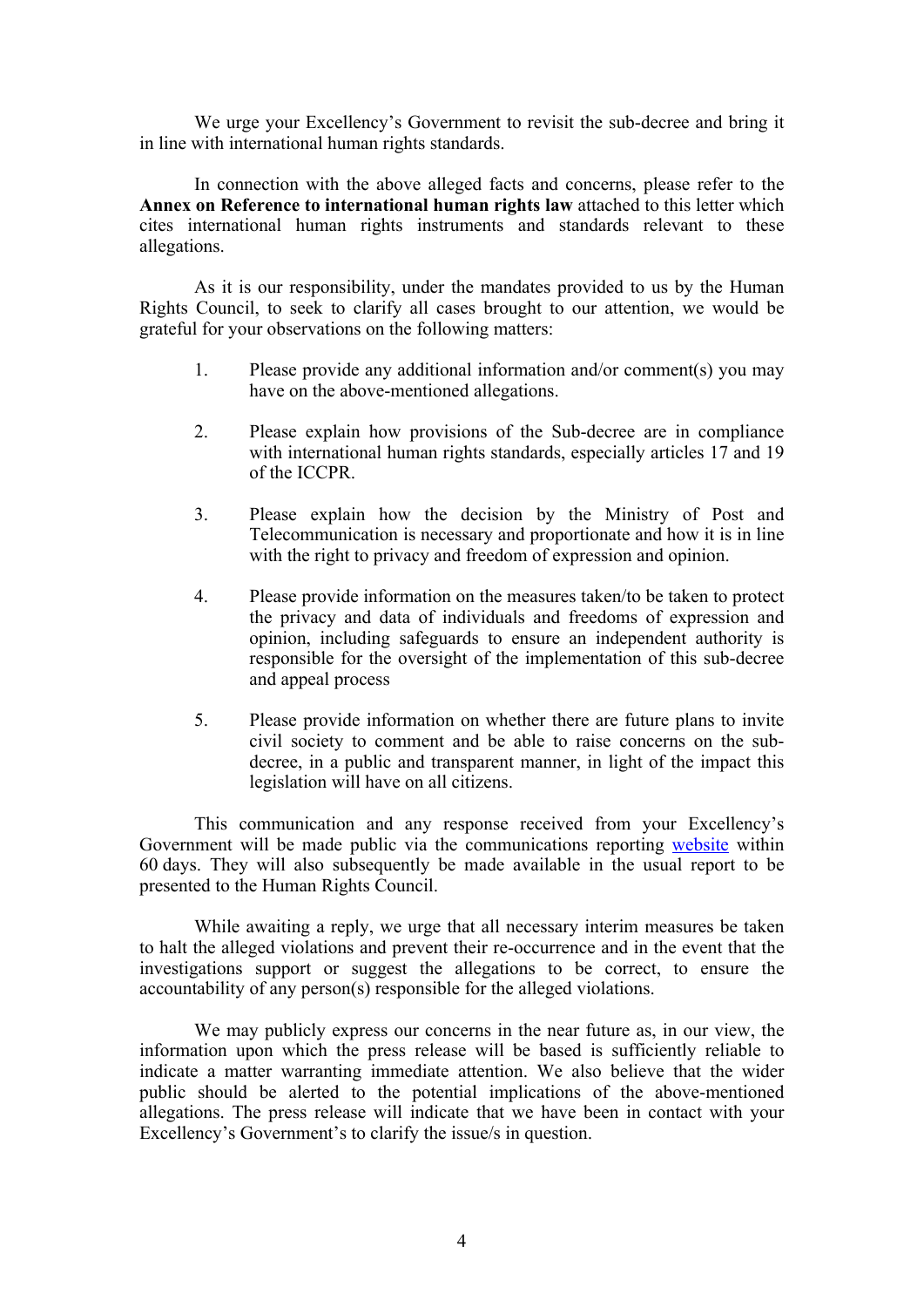Please accept, Excellency, the assurances of our highest consideration.

Rhona Smith Special Rapporteur on the situation of human rights in Cambodia

Irene Khan Special Rapporteur on the promotion and protection of the right to freedom of opinion and expression

> Joseph Cannataci Special Rapporteur on the right to privacy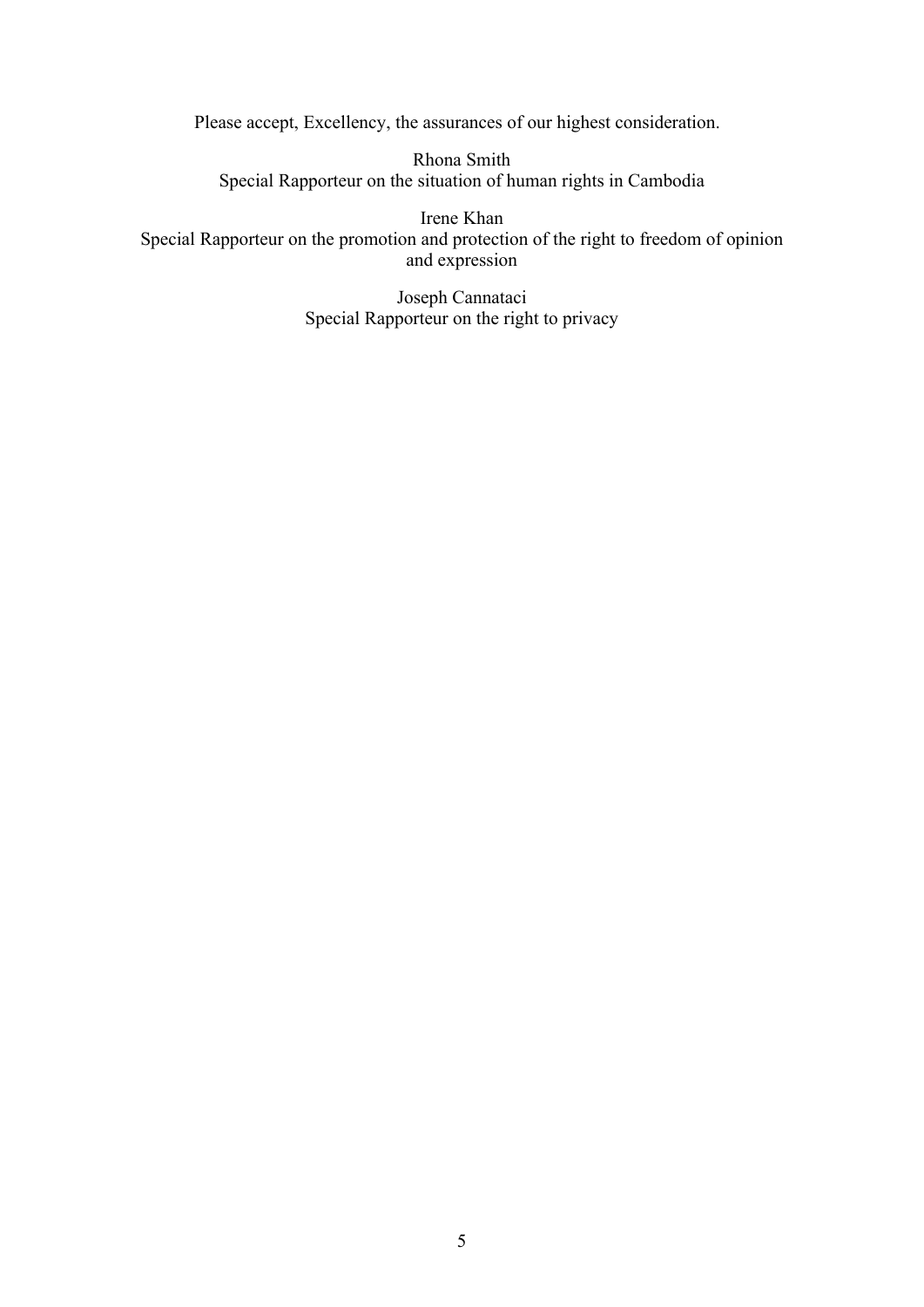## **Annex**

## **Reference to international human rights law**

In connection with above alleged facts and concerns, we would like to remind your Excellency'<sup>s</sup> Government'<sup>s</sup> obligations under the International Covenant on Civil in Political Rights, ratified by Cambodia in 1992, especially its articles 17 and 19 which are closely connected, as the right to privacy is often understood to be an essential requirement for the realization of the right to freedom of expression (A/RES/68/167, A/HRC/27/37, A/HRC/23/40, A/HRC/29/32).

Article 17 of the ICCPR provides that "1) No one shall be subjected to arbitrary or unlawful interference with his privacy, family, home or correspondence, nor to unlawful attacks on his honour and reputation and 2) Everyone has the right to the protection of the law against such interference or attacks."<sup>15</sup> Article 17 of the ICCPR also includes the right to the protection of personal data, which, among other things, prevents States from requiring the mass retention of personal data by companies and access to personal data outside of clearly defined circumstances and subject to safeguards.

We would like to refer your Excellency'<sup>s</sup> Government to the repor<sup>t</sup> of the High Commissioner for Human Rights, which states that "any limitation to privacy rights reflected in article 17 must be provided for by law, and the law must be sufficiently accessible, clear and precise so that an individual may look to the law and ascertain who is authorized to conduct data surveillance and under what circumstances. The limitation must be necessary for reaching <sup>a</sup> legitimate aim, as well as in proportion to the aim and the least intrusive option available" (see A/HRC/27/37, para. 23). We also draw to your attention to the recommendations of the Special Rapporteur on the right to privacy to the General Assembly on personal data and its use (A/73/45/12).

Article 19 of ICCPR provides that: "Everyone shall have the right to freedom of expression; this right shall include freedom to seek, receive and impart information and ideas of all kinds, regardless of frontiers, either orally, in writing or in print, in the form of art, or through any other media of his choice."

Article 19 (2) ICCPR notably embraces the right to access information held by public bodies. In this context, we would like to highlight some key findings of <sup>a</sup> Joint Declaration on access to information, issued in 2004, in which the Special Rapporteur on the right to freedom of opinion and expression noted that: "The right to access information held by public authorities is <sup>a</sup> fundamental human right which should be given effect at the national level through comprehensive legislation (for example Freedom of Information Acts) based on the principle of maximum disclosure, establishing <sup>a</sup> presumption that all information is accessible subject only to <sup>a</sup> narrow system of exceptions. The right of access should be subject to <sup>a</sup> narrow, carefully tailored system of exceptions to protect overriding public and private interests, including privacy. Exceptions should apply only where there is <sup>a</sup> risk of substantial harm to the protected interest and where that harm is greater than the overall public interest in having access to the information. The burden should be on the public authority seeking to deny access to show that the information falls within the scope of

<sup>&</sup>lt;sup>15</sup> The right to privacy is also established in Article 12 of the UDHR.